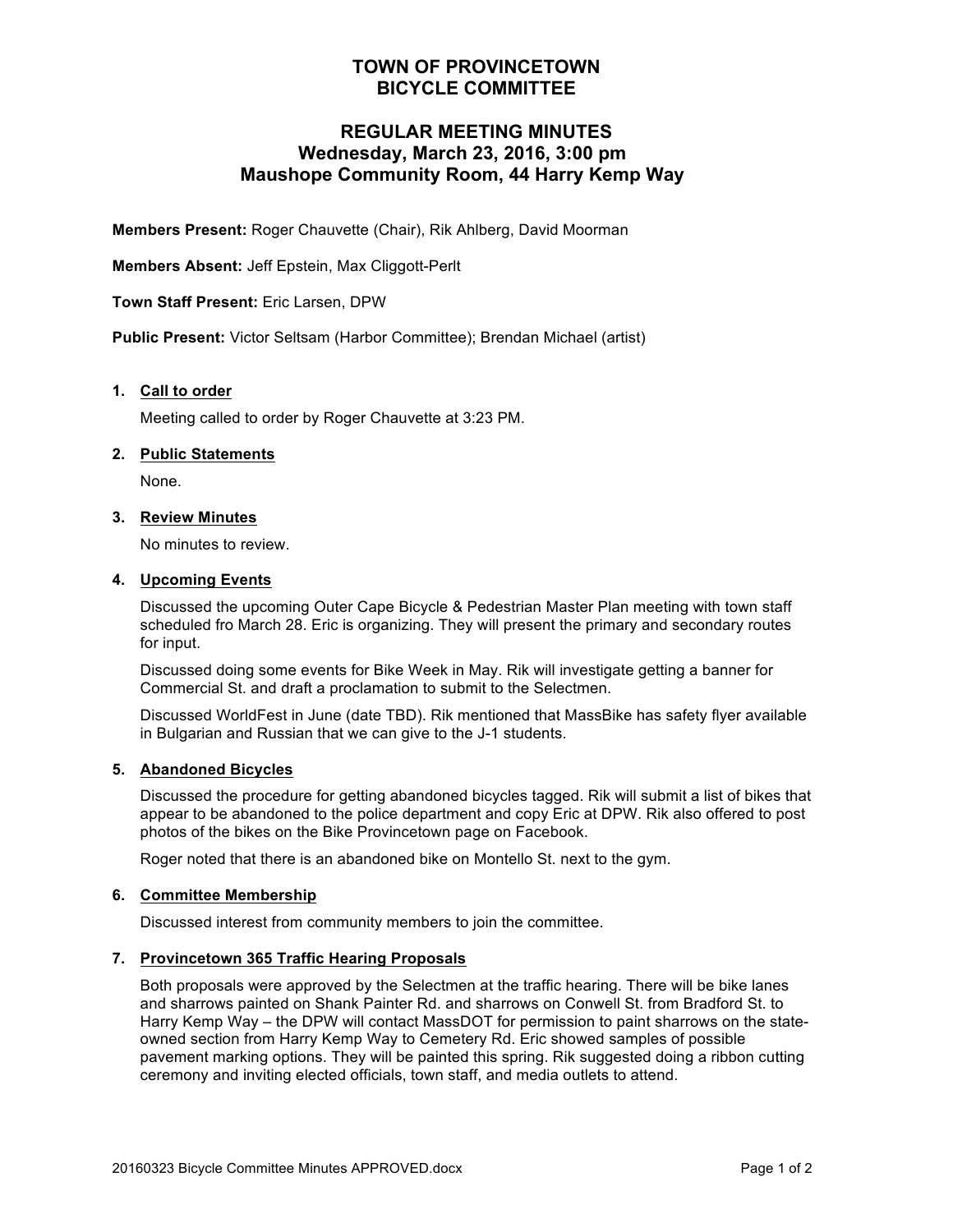# **TOWN OF PROVINCETOWN BICYCLE COMMITTEE**

### **8. New Business**

None.

### **9. Next Meetings**

Next committee meeting is scheduled for April 27 @ 3 PM.

### **10. Member statements**

None.

## **11. Adjourn**

Rik moved to adjourn at 4:34 PM.

Respectfully submitted, Rik Ahlberg

Attachment: Bike Lane Markings examples (1 page)